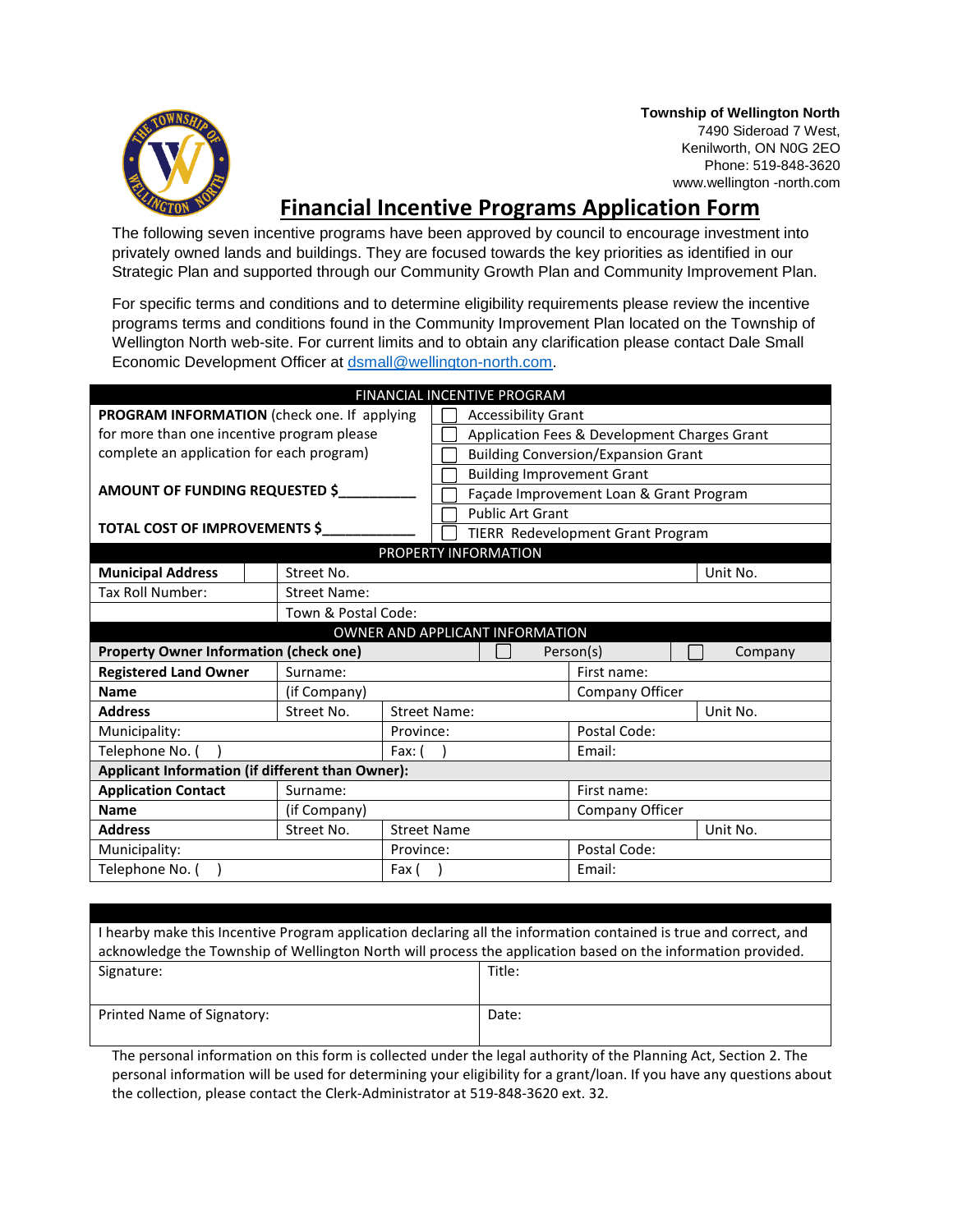| THIS SECTION WILL BE COMPLETED BY MUNICIPAL STAFF |  |  |  |  |  |
|---------------------------------------------------|--|--|--|--|--|
| <b>Application Number</b>                         |  |  |  |  |  |
| <b>Date Application Received</b>                  |  |  |  |  |  |
| Date of CIP Review Panel Meeting                  |  |  |  |  |  |
| Date of Council Meeting                           |  |  |  |  |  |
| Approved/Declined/Amount                          |  |  |  |  |  |

## DESCRIPTION OF IMPROVEMENTS

Please provide a detailed, written description of the proposed improvements. Attach one (1) copy of a prepared sketch showing the proposed improvements and where possible provide a photograph of the before and after.

## **ESTIMATES AND QUOTES**

Please provide an explanation of the expenses and where possible two quotes/estimates are required.